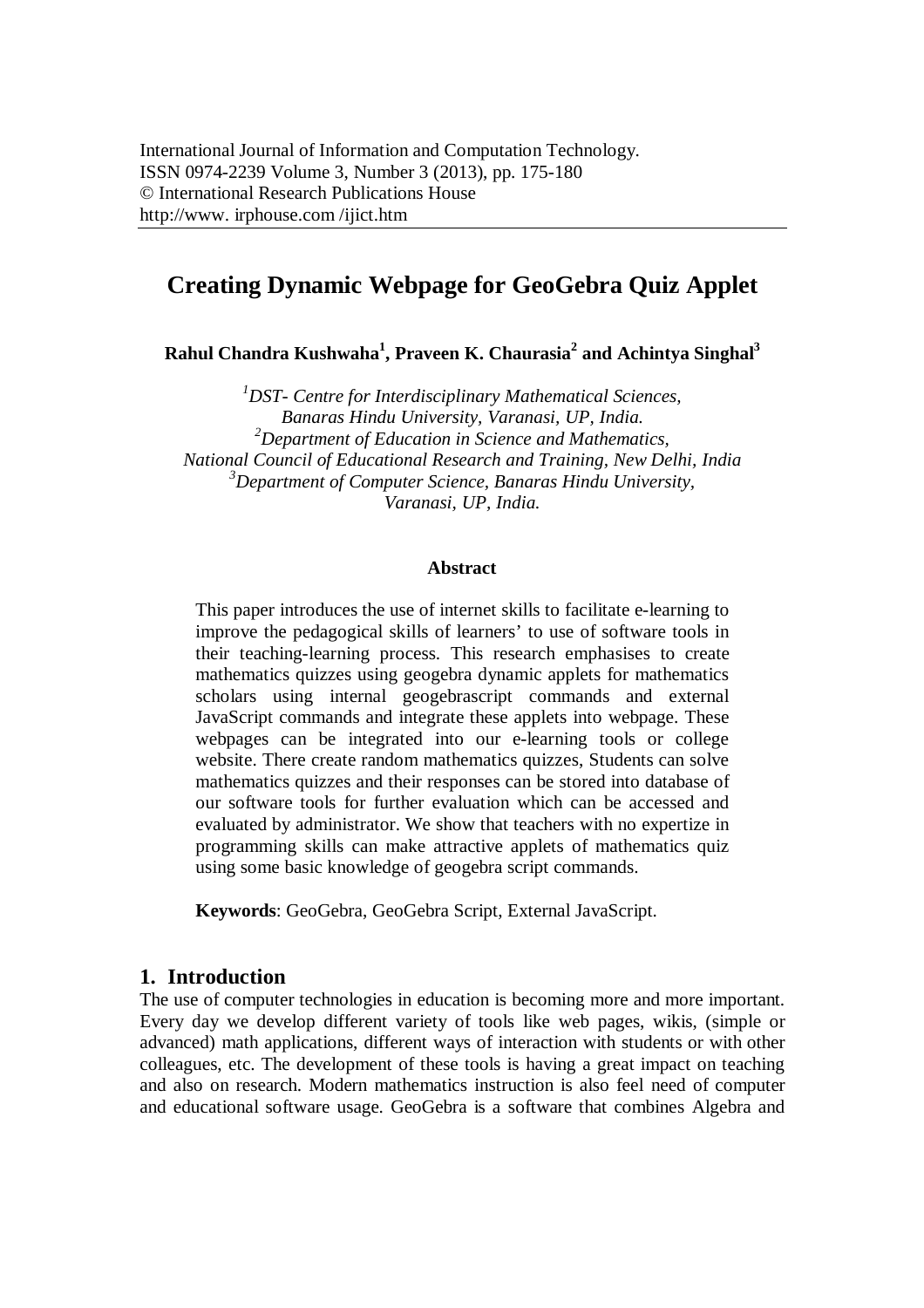Dynamic Geometry System features which enables us to create Dynamic and Interactive Mathematics Learning Environments. That is why it is ideal to carry out plane analytic geometry in a computer aided instruction. Geogebra has attractive features, simple usage and availability, teachers and students are enthusiastic to use GeoGebra in analytic geometry instruction.

## **2. Research Methodology**

Geogebra is dynamic learning software for teaching mathematics. We make various types of activities using geogebra. We have presented to develop mathematics quizzes using basic programming in geogebra applets. Since geogebra provides dynamic learning environment, hence we can create dynamic mathematics quizzes. Geogebra facilitates two types of scripting. First, internal Geogebra Script and second, external JavaScript. In internal Geogebra Script, geogebra has its own internal commands. These are very simple commands. We can find these commands on geogebra.org. We can script into geogebra applet. We can make a button using button command and script into button. Whenever we click on button, a new quiz will be generated according to scripting in buttons. Teachers who have some basic programming skill can develop attractive mathematics quiz using geogebra applets. We can make webpage of geogebra applet. To make webpage goto file menu, then click on export, then select Dynamic worksheet as webpage(html), now select Export as webpage, fill the input boxes and click on Export button, the webpage will be create. For external javascript, right click on webpage and goto page source. Open the source page in any editor and the JavaScript command into page source code. There is javascript command on geogebra.org. We can make a button using JavaScript and control over the applet.

## **3. Guidelines to Construct Geogebra Quiz Applet**

The basic guidelines to construct Geogebra applet is given below. To create a geogebra quiz, first we construct geometric structure of the quiz by usual construction technique. We can select various geometrical tools and make geometric structure. Now we select buttons and write scripts in it. Basic steps are followed.

- Provide a button to create a **New Problem**.
- In the GeoGebra Script tab of the **New Problem** button, implement the logic to change the applet display with new parameters, write the line *newproblem=true* in the end. This signals to the GeoGebra that a new problem has been created.
- Provide a button to C**heck** the user input. If the applet accepts any user input then that has to be saved in a variable named *user\_responses* in the format *user\_responses="resp\_var1=value1;resp2\_var2=value2;resp\_var3=value3."*  This allows GeoGebra to know what the user has entered. If the applet does not require any user input then you do not need to set *user\_responses* variable.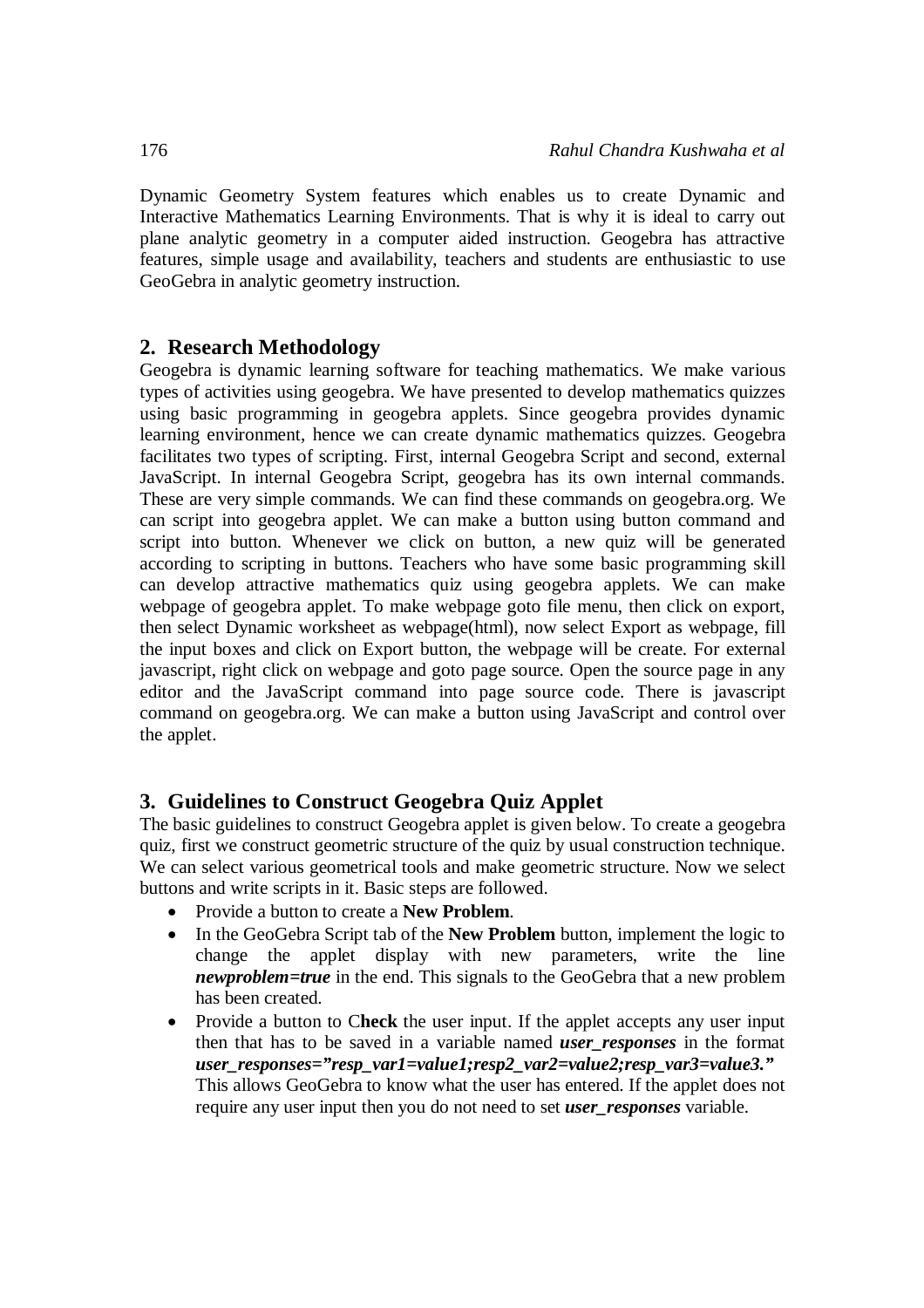- Provide a text box to input User's logic for given answer. For this, take an input box and then take a textbox by name 'user\_logic'. click on object property of inputbox and goto definition and insert 'user logic' into inputbox.[]. //InputBox[user\_logic]
- To indicate whether the user has answered correctly or not, assign a value 'true/false' to a variable named *iscorrect*. Note that assignment to **iscorrect** variable should be done preferably at the end of the checking logic in the GeoGebra script of the **Check button**. Whenever an assignment is made to **iscorrect** variable GeoGebra saves the display of the applet at that time. Hence it is mostly preferred to set **iscorrect** at the end; you can set it at other places also if you want to save applet display at some other point, figure 1.

Let's take a simple examples to show, how to make an applets

#### **3.1 Applet: Check Exterior angle**

Take a point 'A', take another point 'B' using new point tool. Now join 'A' and 'B' using line tool. Take another point C and simply right click on point, goto object properties and define as 'point[a]' in definition of object properties. Take another point 'D' and define 'Rotate[B, α, C]' in definition of object properties.

We can see the construction of the applet, click on 'construction protocol' of View menu, figure 2.



**Figure 1**: Construction of Geogebra Applet



**Figure 2**: Construction Protocol of Geogebra Applet

There are two buttons in this applet. i)-new problem

ii)- Correct Ans

Scripting in new problem button-

Take a variable v and assign a value randombetween[1,179] //SetValue[v,RandomBetween[1,179]]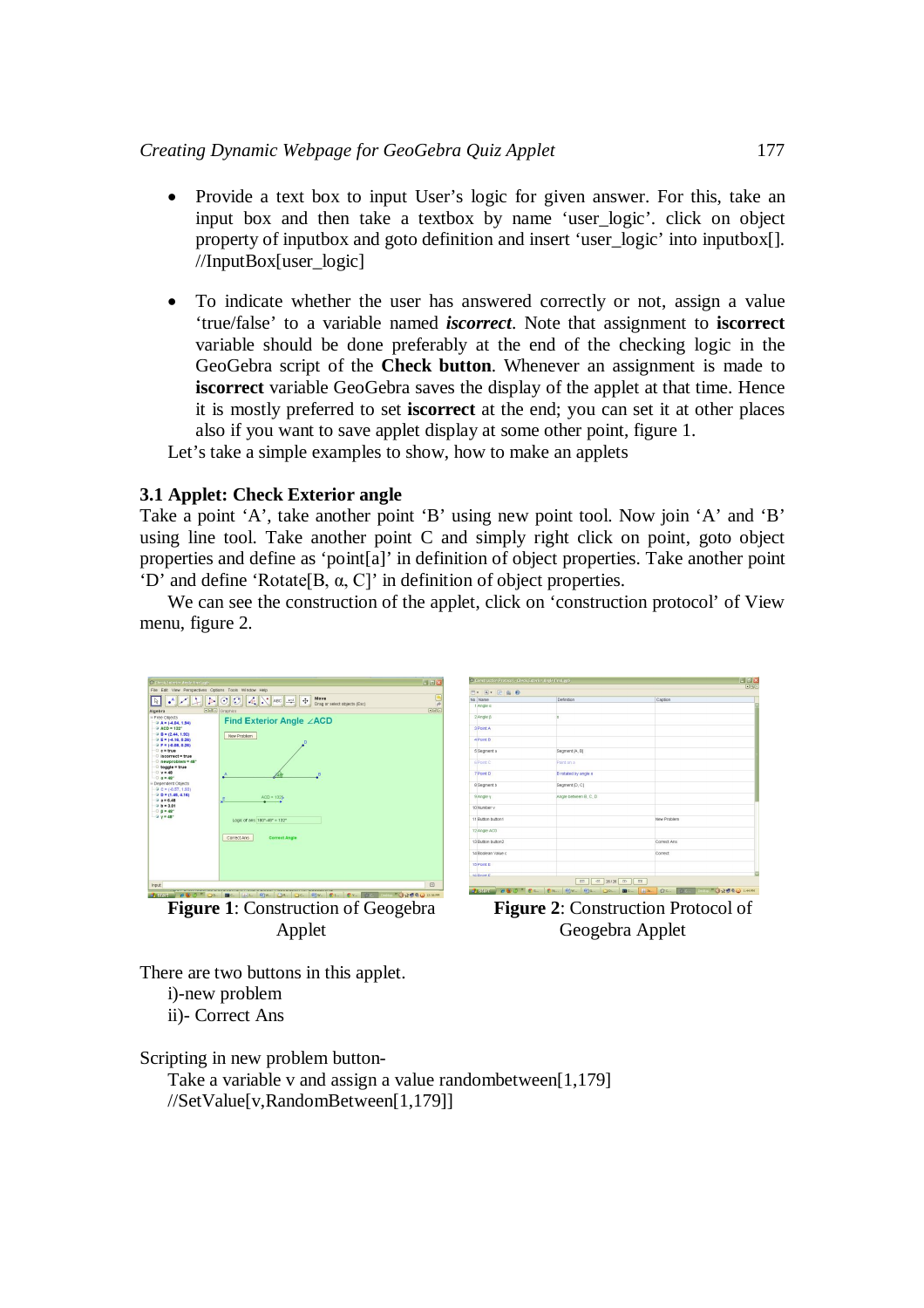Take a variable  $\alpha$  and assign the value of v in  $\alpha$ .

//SetValue $\lceil \alpha, v^{\circ} \rceil$ 

Take a variable 'newproblem' and assign value of  $\alpha$  into it. This will be accessed by moodle.

 $//SetValue[newproblem, \alpha]$ , Go on figure 3.

| C Chock Internet Angle Final ga<br>File Edit View Perspectives Options Tools Window Help<br>$\perp$ $\perp$ 0004 $\leq$ 40 $\perp$ 4<br>Move<br>      Drag or select objects (Esc)<br>ind Exterior Angle ∠ACD | C Phins Preperties                                                                                                                                   | 图画图<br><b>Select Object</b><br>Click on object to select it<br>図             |
|---------------------------------------------------------------------------------------------------------------------------------------------------------------------------------------------------------------|------------------------------------------------------------------------------------------------------------------------------------------------------|------------------------------------------------------------------------------|
| New Protiem<br>n<br>B<br>$ACD = 132"$<br>Logic of ans: 180"- 48" = 132"<br>Correct Ans<br><b>Correct Angle</b>                                                                                                | <b>Cityects</b><br>* Angle<br>* Boolean Value<br>+ facton<br>button1<br>$-9$ button2<br>iii- Input Box<br>* Number<br># Point<br>i Segment<br># Text | Basic Ted Color Advanced Scripting                                           |
|                                                                                                                                                                                                               |                                                                                                                                                      | On Click   On Update   Global JavaScript                                     |
|                                                                                                                                                                                                               |                                                                                                                                                      | SetValue(v RandomBetween(1,179))<br>SetValue[c.v"]<br>SetValue(nevproblem,a) |
|                                                                                                                                                                                                               | GeoGebra Script<br>OK<br>Cancel<br>$Q$ . Delete<br>Apply Defaults<br>Close                                                                           |                                                                              |
| Input<br>6 Hours<br><b>Fancis</b><br>$8.4-$                                                                                                                                                                   | $F(x) = F(x) = 0$                                                                                                                                    | $\Box$<br>OC.<br><b>MEDIAN BLO LISTON</b><br>144.26<br><b>COLLEGE</b>        |

| C. Check Exterior Ande find pph.<br>File Edit View Perspectives Options Tools Window Help<br>$L \nparallel c$<br>ind Exterior Angle ∠ACD |                                                                                                                                                                                                     | 日回区<br><b>Select Object</b><br>7<br>Click on object to select it.                                                                                                                                                |
|------------------------------------------------------------------------------------------------------------------------------------------|-----------------------------------------------------------------------------------------------------------------------------------------------------------------------------------------------------|------------------------------------------------------------------------------------------------------------------------------------------------------------------------------------------------------------------|
| New Problem<br>n<br>$\theta$<br>$ACD = 132^4$<br>Logic of ans: 180" - 48" = 132"                                                         | <b>CONNECTION</b><br>Cojects<br>* Angle<br>+ Roclean Value<br>iii-Rutton<br>- a button1<br>- a button2<br>⊕ Input Box<br>- C inputBo:<br>/ inputBo<br>* Number<br># Point<br>* Segment<br>$4-7$ euf | 四<br>Basic Test Color Style Advanced Scripting<br>nputBoc2<br>Name:<br>Definition: imputBox(user_logic)<br>Caption: Logic of ans:<br>E Show Colect<br>E Selection Allowed<br>E Show Label<br><b>E</b> Fix Object |
| Correct Ans<br><b>Correct Angle</b><br><b>Iriput</b><br><b>PETERNAL WALKERS COMPANY</b><br>Fellon                                        | GB<br>83<br><b>B</b> Delete<br>$606 -$<br><b>LESOS</b>                                                                                                                                              | Apply Defaults<br>Close<br>$\Box$<br><b>TELEVISION</b> THEM<br><b>Beach</b><br><b>COLL</b><br>Elle                                                                                                               |

**Figure 3**: Scripting in 'New Problem' Button.

**Figure 4**: Scripting in 'Correct Ans' button.

Scripting in Correct Ans button-

Take a true/false type variable **c** and assign value true if  $(180^{\circ} - a) = ACD$  otherwise false.

. *// SetValue[c,If[(180°-α)+""==ACD+"",true,false]]* 

Take a variable 'iscorrect' and assign the value of **c** into this.

*//SetValue[iscorrect, c]*

If true it display text 'Correct angle' otherwise display 'Incorrect angle'.

To create an Input Box-

Take an input box to insert the value of user's logic for answer. Insert a textbox by name 'user logic'. click on object property of inputbox and goto Definition and insert 'user\_logic' into inputbox[].

*//InputBox[user\_logic] Go on figure 4.*

## **3.2 Geogebra JavaScript Communication**

We can control Geogebra applet using JavaScript. For this, open the applet on web page. Now open the source code of the applet page using right click and select 'view page source.' And Modify the source code. To edit source code, open the page with any text editor. If we want to call a javascript function then first type 'document.ggbapplet'and add the desired function with 'dot(.)'.For example, document.ggbApplet.getValue('text1');

Here function 'getValue()' function is called to print the value of parameter 'text1'.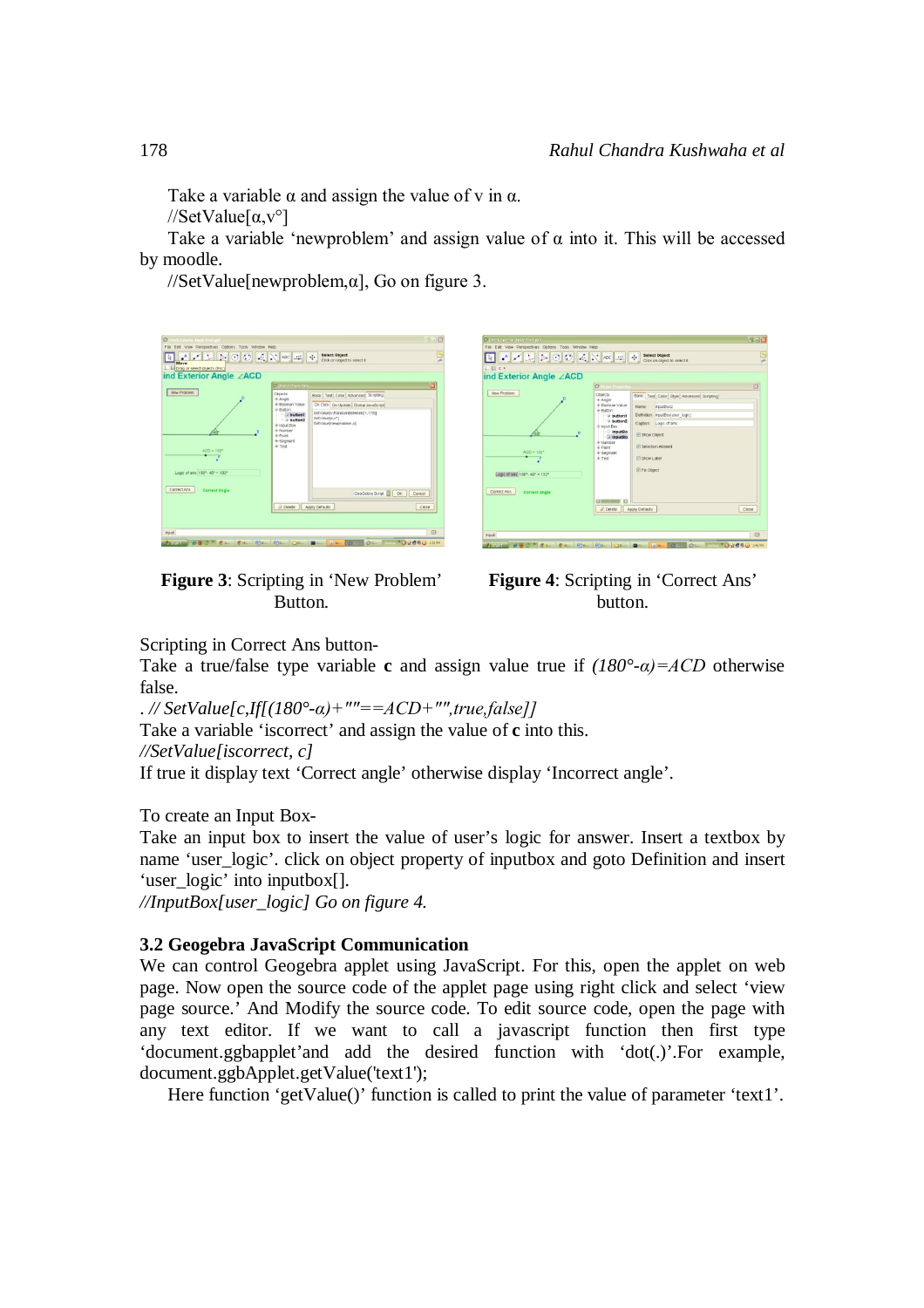Example 1: the following HTML code fragment adds a "Reset" button to an HTML page that lets the user reset the construction shown in the GeoGebraApplet to its initial state:

<form>

<input type="button" value="Reset" onclick="document.applets[0].reset();"> </form>

Example 2: this adds two buttons "Hide A" and "Show A" change the visibility state of an object named "A" in the construction

<form>

<input type="button" value="Hide A" onclick="document.applets[0]. setVisible('A', false);">

<input type="button" value="Show A" onclick="document.applets[0].setVisible('A', true);">

</form>

#### **3.3 Javascript Code Explanation**

The Javascript code connects the Form inputs and GeoGebra. It tells the GeoGebra to execute the command on a particular event (a click on a commmand button). It tells GeoGebra to graph the equation in the text box once the button is clicked.

- 1. Script is also a tag just like <HTML> and <form>. We begin our javascript tag with the line  $\langle \text{script } t \rangle$  type = "text/javascript"> and end it with the  $\langle \text{script } t \rangle$  tag.
- 2. The var applet = document.ggbApplet command instructs your browser that the current applet used is the GeoGebra applet.
- 3. The var  $f = f(x) = r + document. InputFromUser.FunctionEquationText.value$ command assigns the text input from the FunctionEquationText value (the text in the text box) from the form InputFromUserForm. Notice that the name used are also the names inside the <form></form> tags.
- 4. The applet.evalcommand(f) tells GeoGebra to graph the function stored in f.



**Figure 5**: Geogebra quiz dynamic webpage.